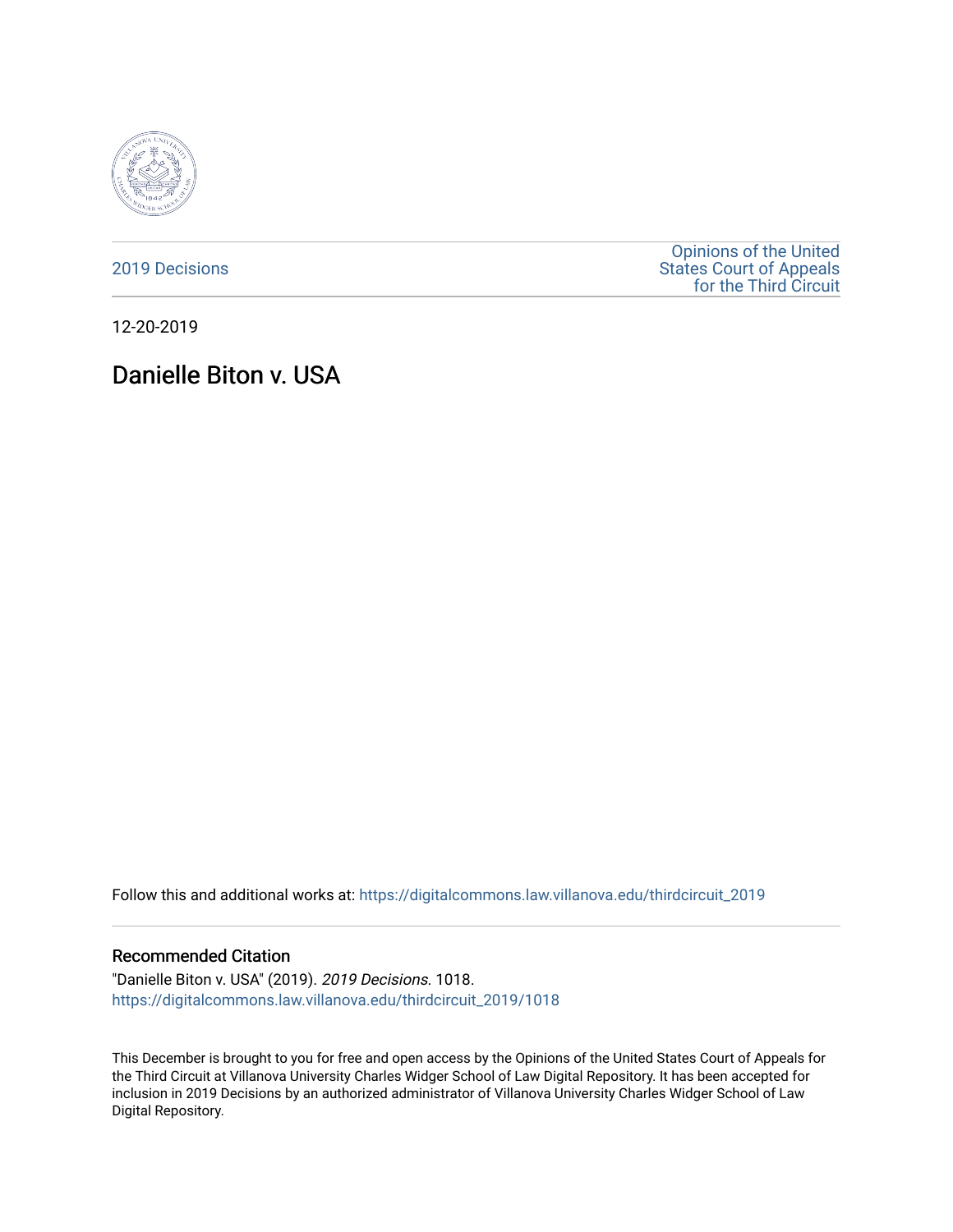#### DLD-065 **NOT PRECEDENTIAL**

### UNITED STATES COURT OF APPEALS FOR THE THIRD CIRCUIT

\_\_\_\_\_\_\_\_\_\_\_

#### No. 19-1942

## BITON, a/k/a BITTON, a/k/a REDFORD; a/k/a FHIMA FAMILY Appellant

v.

# UNITED STATES OF AMERICA; UNITED CONTINENTAL AIRLINES \_\_\_\_\_\_\_\_\_\_\_\_\_\_\_\_\_\_\_\_\_\_\_\_\_\_\_\_\_\_\_\_\_\_\_\_

On Appeal from the United States District Court for the District of New Jersey (D.C. Civil Action No. 2-17-cv-01764) District Judge: Honorable Kevin McNulty

\_\_\_\_\_\_\_\_\_\_\_\_\_\_\_\_\_\_\_\_\_\_\_\_\_\_\_\_\_\_\_\_\_\_\_\_

Submitted for Possible Summary Action Pursuant to Third Circuit LAR 27.4 and I.O.P. 10.6 December 12, 2019 Before: RESTREPO, PORTER, and NYGAARD, Circuit Judges

(Opinion filed: December 20, 2019)

OPINION\*

PER CURIAM

 <sup>\*</sup> This disposition is not an opinion of the full Court and pursuant to I.O.P. 5.7 does not constitute binding precedent.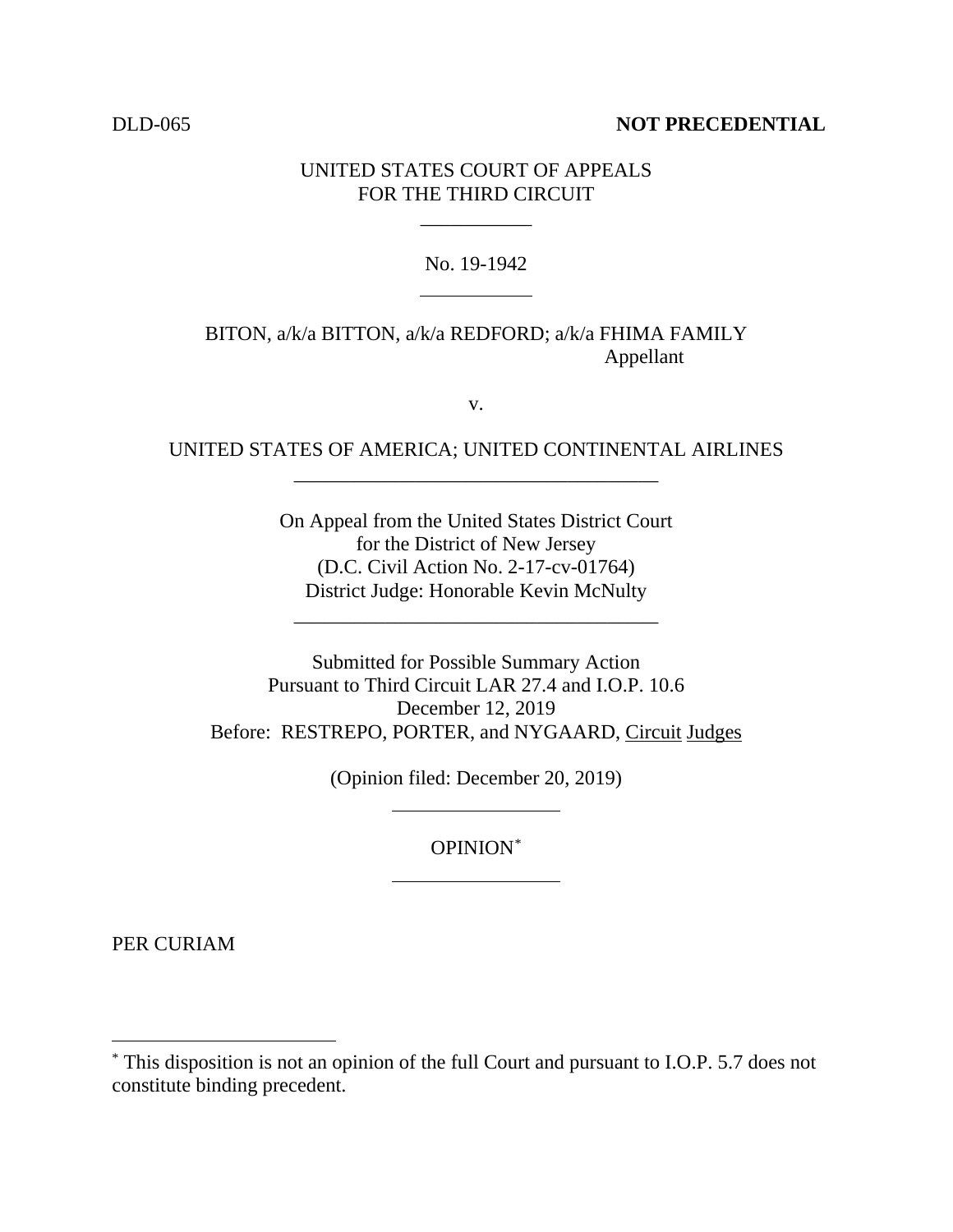Danielle Biton, proceeding pro se, filed a complaint against the United States and United Airlines. The allegations in the complaint and amended complaints are difficult to decipher, but it appears that Biton espouses a conspiracy theory that implicates the President, multiple attorneys general, and many large banks. She complained that the President had somehow enslaved her and others by invading their privacy and deporting their families, that the FBI falsely arrested her and her family, and that United Airlines stole her fingerprints in violation of the Constitution. The District Court granted United Airlines' motion to dismiss and dismissed the complaint for failure to state a claim under Federal Rule of Civil Procedure 12(b)(6). Biton appealed.

This Court has jurisdiction under 28 U.S.C. § 1291. We construe Biton's pro se complaint liberally. See Erickson v. Pardus, 551 U.S. 89, 94 (2007) (per curiam). We may summarily affirm if the appeal fails to present a substantial question. See Murray v. Bledsoe, 650 F.3d 246, 247 (3d Cir. 2011) (per curiam); 3d Cir. L.A.R. 27.4; I.O.P. 10.6.

To survive dismissal, a complaint must state a claim for relief that is plausible on its face. Connelly v. Steel Valley Sch. Dist., 706 F.3d 209, 212 (3d Cir. 2013). The District Court did not err in holding that Biton's original and amended complaints do not state any plausible claims. They rely on "fantastic or delusional scenarios," Neitzke v. Williams, 490 U.S. 319, 328 (1989), and Biton has provided only bald accusations without any supporting details. Moreover, United Airlines, a private actor, cannot be held liable under the Constitution in this instance. Skinner v. Ry. Labor Execs.' Ass'n.,

2